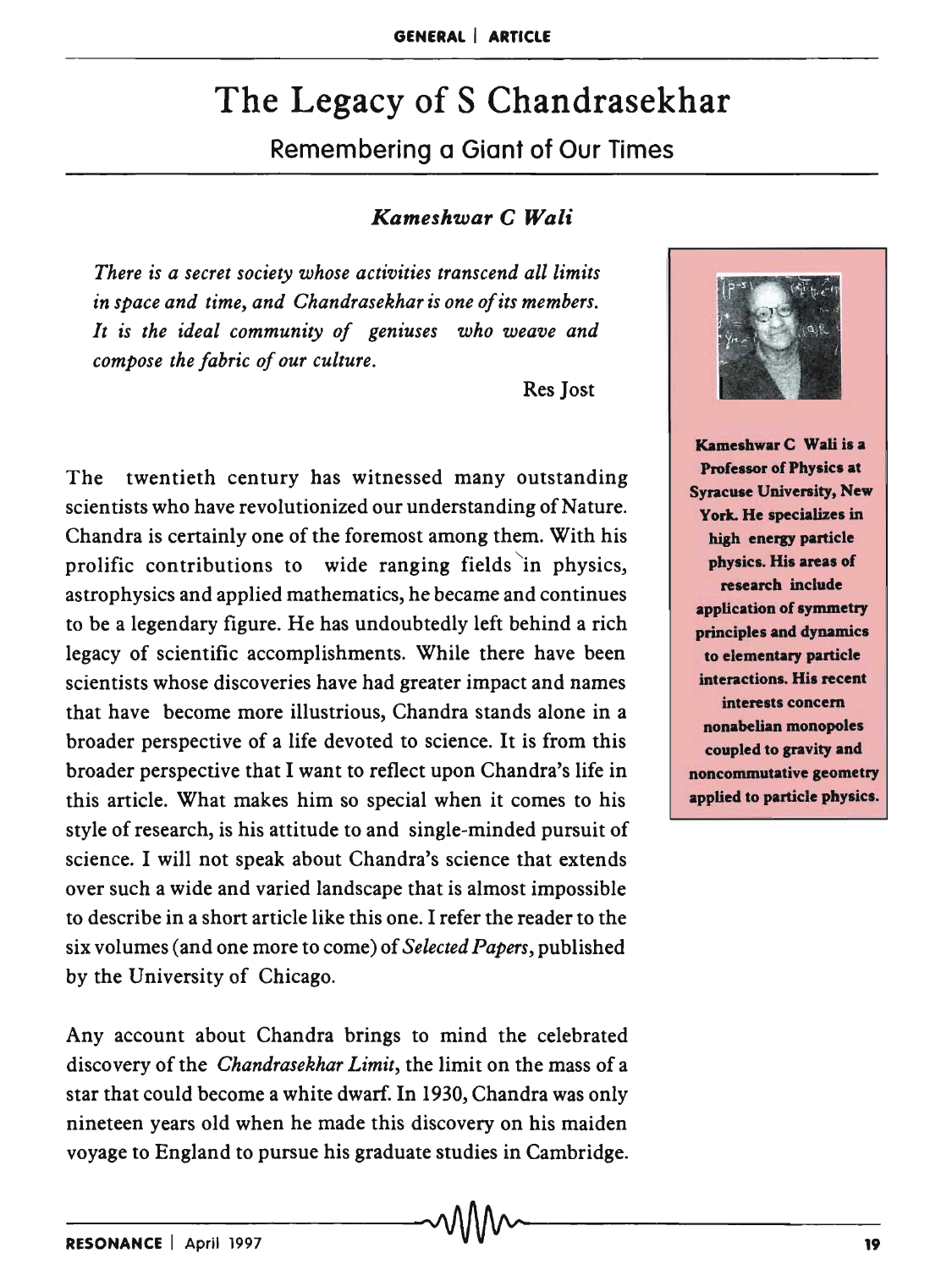The Chandrasekhar limit pioneered the way to the discovery of other terminal stages, namely, neutron stars and black holes. In those days white dwarf stage was considered to be the only terminal stage for stars in the course of their evolution. Chandra's discovery raised fundamental questions: What is the fate of more massive stars whose masses were greater than the limiting mass ( $\sim$ 1.44 solar mass)? Are there other terminal stages? "Great progress in the analysis of stellar structure," Chandra wrote, "is not possible before we can answer the following fundamental question: Given an enclosure containing electrons and atomic nuclei (total charge zero), what happens if we go on compressing the material indefinitely?" Mter years of hard work and establishing his preliminary finding of 1930 on a rigorous basis, when Chandra presented his results at the January 1935 meeting of the Royal Astronomical Society, he encountered a totally unexpected confrontation with his senior and mentor, Sir Arthur Stanley Eddington. Eddington made it look like Chandra had gotten it all wrong. A conceptual error! The manner in which Eddington cavalierly dismissed the whole idea of a limiting mass amounted to public humiliation. Eddington's prestige and authority prevailed and it took over two decades before *Chandrasekhar limit* entered the standard lexicon of astronomy and astrophysics. It pioneered the way to the discovery of other terminal stages, namely, neutron stars and black holes.

I have described in some detail the irony, the drama and its aftermath of this historical event in my biography of Chandra *(Chandra: A Biography of S Chandrasekhar, University of Chicago)* Press, Chicago 1991). What is remarkable is how Chandra handled the situation. Instead of confronting, Chandra withdrew himself from further work related to white dwarf studies. He wrapped up his findings in a monograph, his first book titled, *An Introduction to the Study of Stellar Structure* (1939), and went on to work in another area. " After all I was in my middle twenties at that time," Chandra reflected in my conversations with him. "I foresaw for myself some thirty to forty years of scientific work, and I simply did not think it was productive to constantly harp on something which was done. It was much better for me to change the field of interest and go into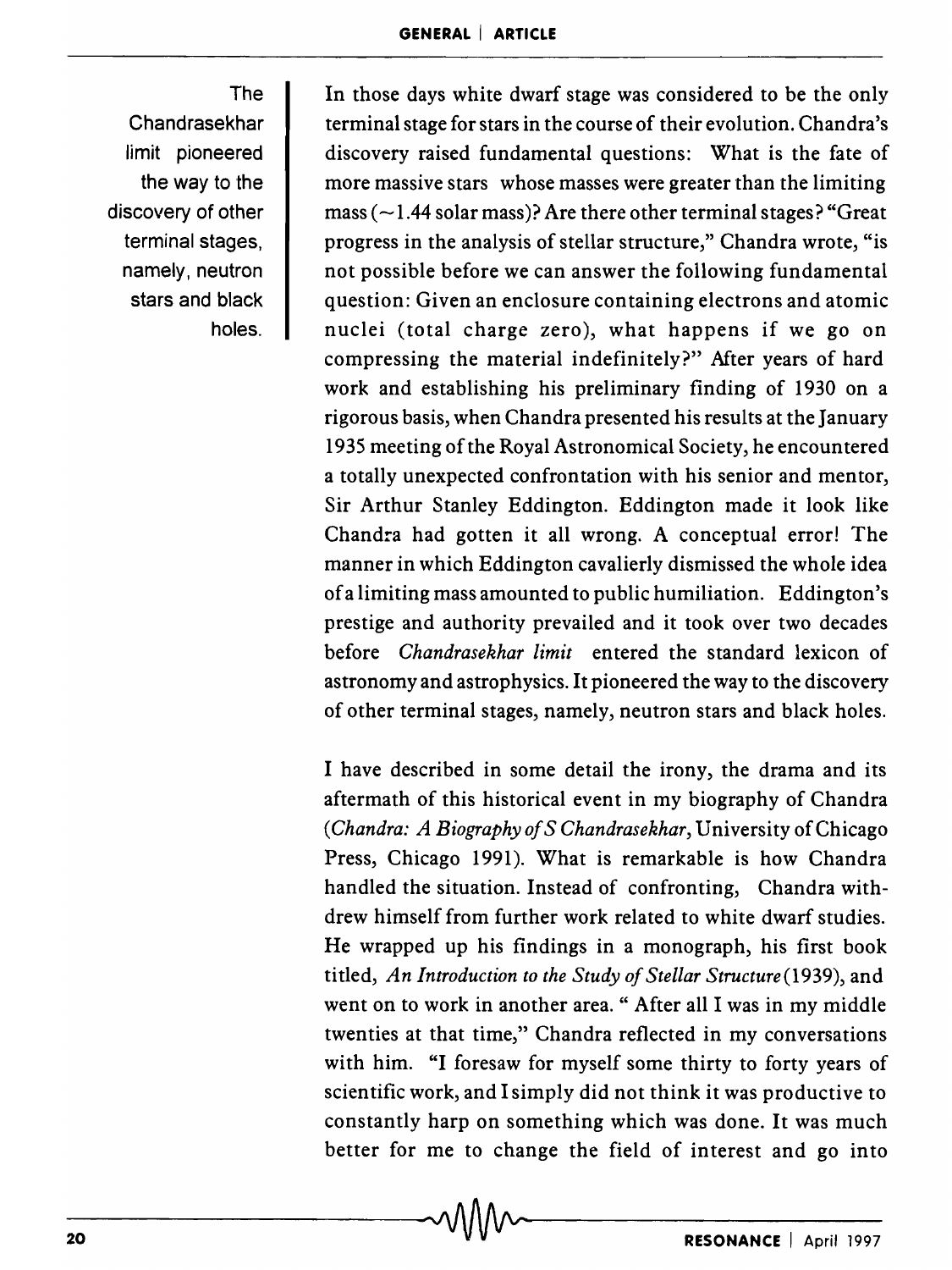something else. If I was right, then it would be known as right. For myself, I was positive that a fact of such clear significance for evolution of the stars would in time be established or disproved. I didn't see that I had the need to stay there, so I just left it." After a few years of work in stellar dynamics and radiative transfer, he wrote the book *Principles of Stellar Dynamics* in 1943 and published the *monographRadiative Transfer* in 1950.

Thus began Chandra's distinctive style of research and the pattern continued throughout his life. It is to his credit that instead of being destroyed by the traumatic event, he became inward bound, seeking mastery of a certain area and a personal perspective. This is best described in his own words, in the autobiographical account published along with his Nobel lecture in 1983:

After the early preparatory years, my scientific work has followed a certain pattern motivated, principally, by a quest after perspectives. In practice, this quest has consisted in my choosing (after some trials and tribulations) a certain area which appears amenable to cultivation and compatible with my taste, abilities, and temperament. And when after some years of study, I feel, that I have accumulated a sufficient body of knowledge and achieved a view of my own, I have the urge to present my point of view ab initio, in a coherent account with order, form, and structure.

A quest for perspectives and a striving for as complete an understanding of a subject as humanly possible became Chandra's dominating motives. The relative importance or unimportance of the subject, how others perceived it, whether it was likely to strike a breakthrough and bring fame and recognition, were never the guiding factors in his research endeavours. A particular area would occupy him for a five to ten year period in which , as Marvin Goldberger once said, "he A quest for perspectives and a striving for as complete an understanding of a subject as humanly possible became Chandra'S dominating motives.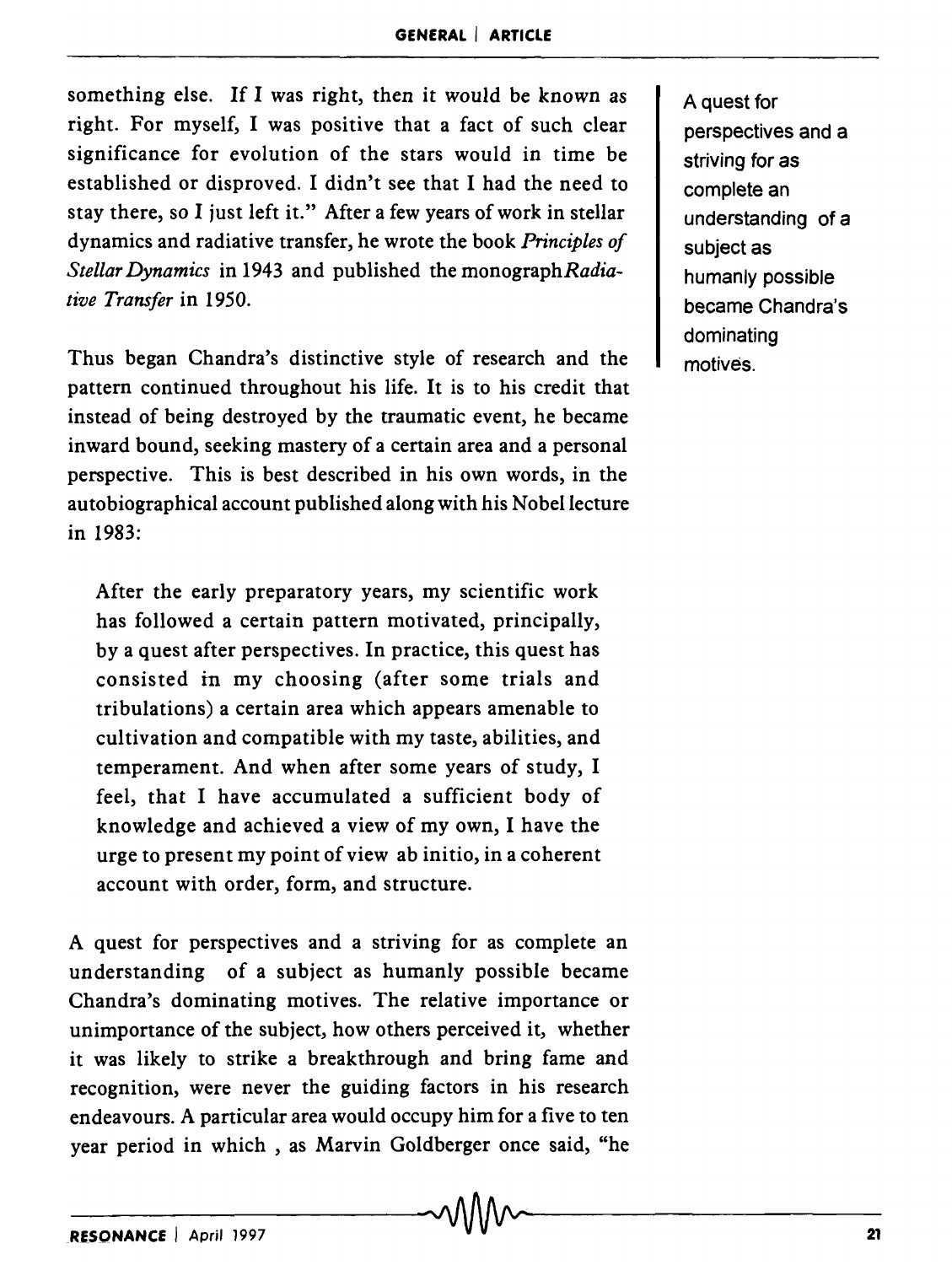For Chandra, the essence of scientific creativity consisted in constant, sustained effort.

would produce an infinite series of papers followed by an infinitely thick book on the subject." Once he was satisfied with the perspective gained in a particular area, he would leave it entirely, and was even reluctant to maintain a passing interest in it. He passed on from one area to another with a complete sense of detachment and absence of emotion. To leave behind the hard work and the single-minded intensity invested in a particular area for a number of years did not trouble him in the least, since he was ready to start fresh in another new area. If necessary, he would attend classes, go to conferences and take notes like a student.

He found that his constant contact with younger scientists was enormously exhilarating. It allowed him to constantly rejuvenate himself and escape the most common fate of many great scientists who become victims of their own success and depart from the path of creativity by succumbing to positions of power, leadership in national and international committees and so on or their desire to relive the past. Those who were fortunate to have made great discoveries and experience the moment of glorious insight into some of nature's secrets often want to experience it again and again. They find it demeaning to engage in something less important, less fundamental than their previous discovery. For Chandra, there was no such homage to past achievements. For him, the essence of scientific creativity consisted in constant, sustained effort. No holy grail, but a personal vision, perspective, and a complete mastery of a certain area were the only satisfactory motivating factors. He was at his happiest moments when problems took on their own momentum and one problem generated another. He felt compelled, as though obligated to solve them. In this respect he was like an artist with an irresistible, in ternal urge to express himself.

Chandra's books and monographs have all become classics that evoke a feeling of respect and wonder. They leave an indelible impression of their enduring value in spite of the continual progress in fields he has touched upon and numerous later texts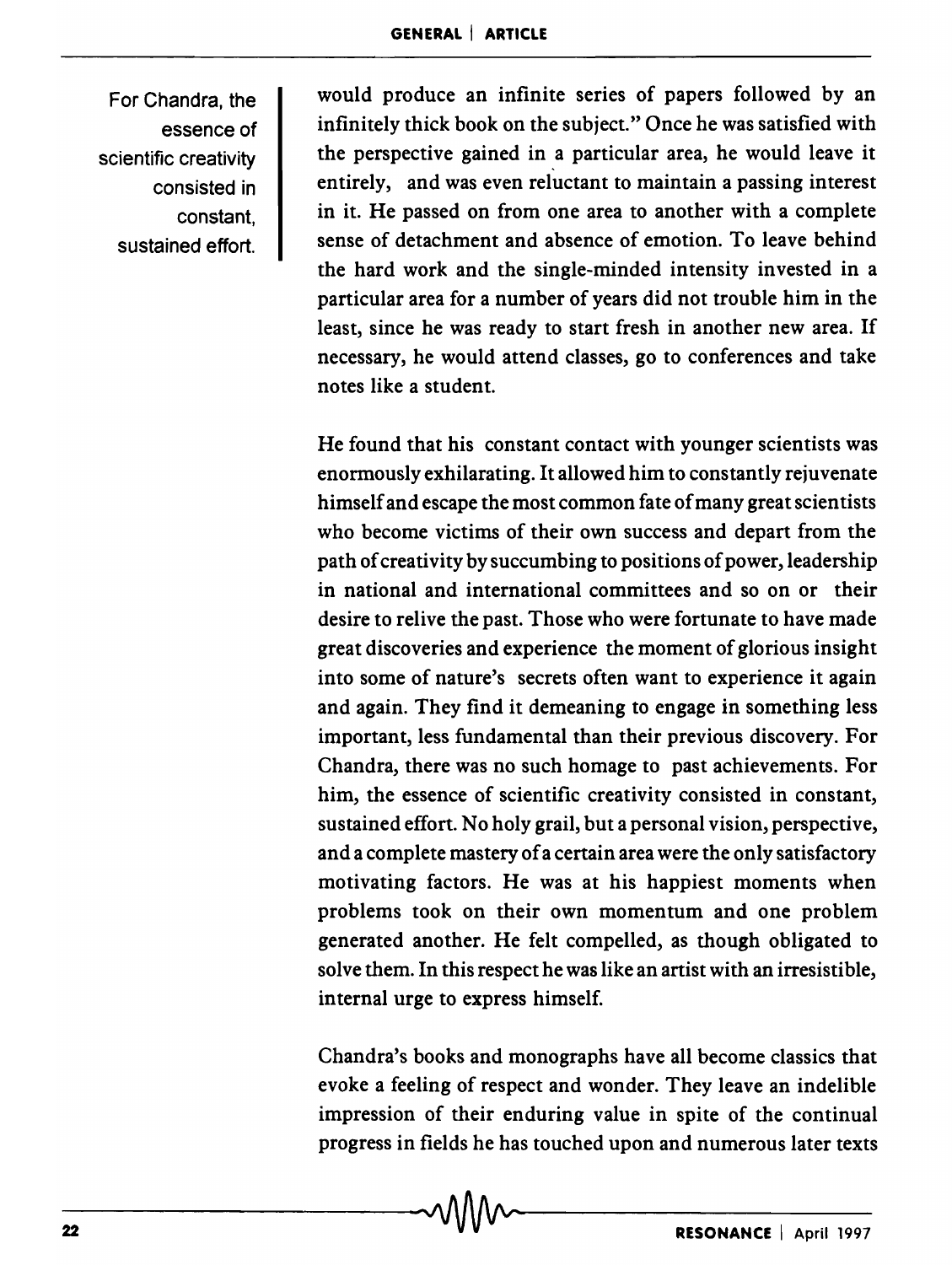and monographs. They teach the innate values of science, the continuity, the interdependence, and the necessity of combining original research with scholarship. Furthermore, in addition to their thoroughness, lucidity, and accuracy, Chandra's books and monographs have a highly personal, distinctive style he deliberately cultivated. "I practice style in a deliberate way," Chandra said. "I acquired my style from not only just reading, for instance, the essays of T S Eliot, Virginia Woolf, and Henry James, but also by paying attention to how they write, how they construct sentences and divide them into paragraphs. Do they make them short or long? For example, the idea of just using one sentence for a paragraph, or of a concluding sentence without subject or object, just a few words ... 'so it is' ... or some small phrase like that. I deliberately follow such devices. In fact there is one technique I started following when I was writing my book *Radiative Transfer,* and I have followed it since; that is, as you know, in music you repeat periodically the same phrase in exactly the same form. Very often in my books, when I have a key idea, and I have to restate it at a later stage, I don't leave it to chance. I go back and copy exactly what I had written before.' It is extremely rare in scientific literature to find such care for elegance and love for literary style.

Thus Chandra, with his extraordinary success in his scientific endeavours, combined an equally extraordinary personality characterized by an intensity and fervor for completeness, elegance, and above all, gaining a personal, aesthetic perspective in his scientific work. For him, science was not only a way of making discoveries, but a way of life. Just as his theories and his equations demanded a strong adherence to the description of Nature, his life demanded discipline, integrity, perseverance, and objectivity. He practiced all these to near perfection. It would be wrong to think of him as purely a scientist. He was intensely humane with deep and abiding interests in music, arts and literature. His Ryerson lecture, *Shakespeare, Newton and Beethoven* and his book, *Truth and Beauty* are well-known

In addition to their thoroughness, lucidity, and accuracy, Chandra's books and monographs have a highly personal, distinctive style he deliberately cultivated.